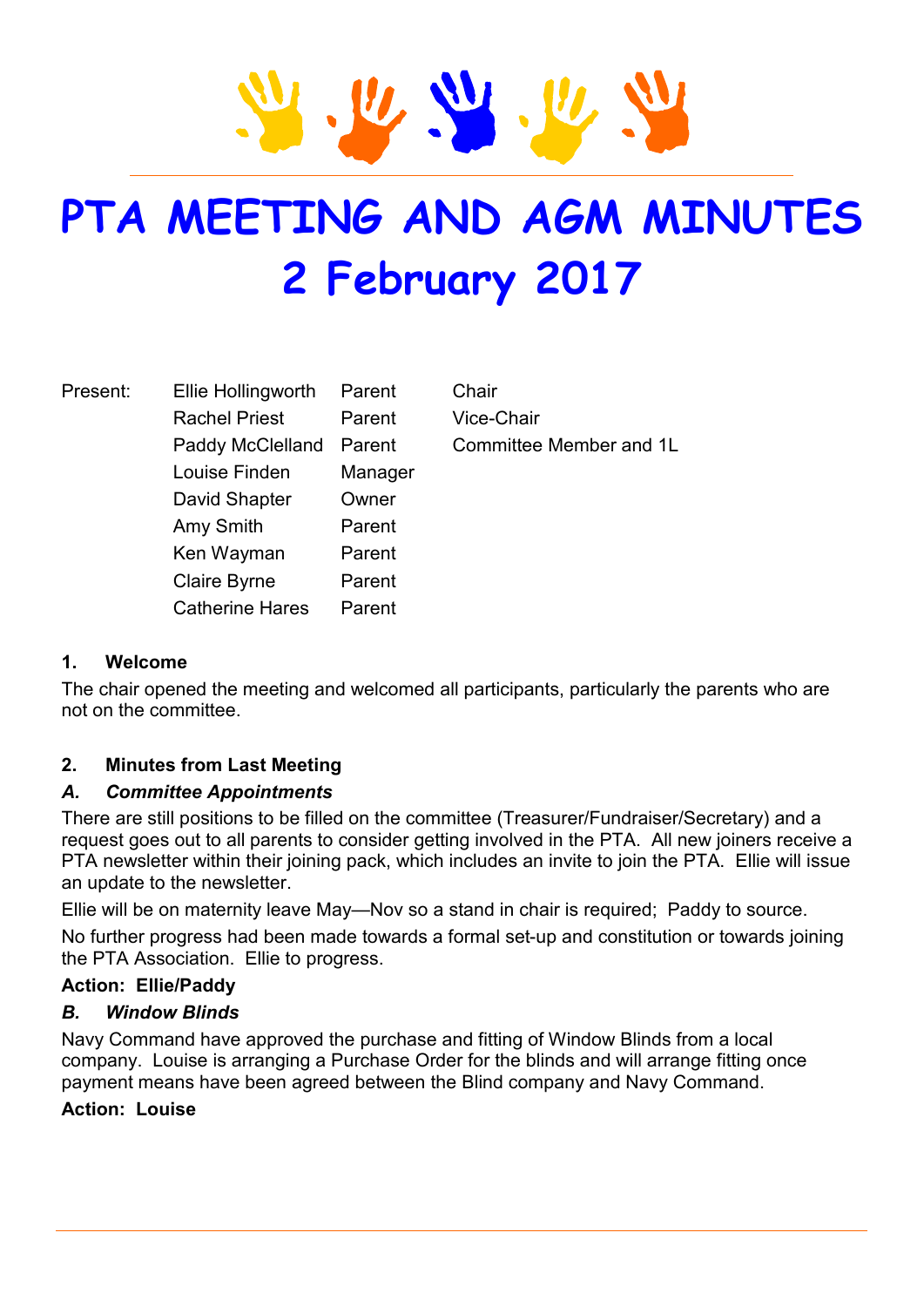#### *C. Visits from Station facilities*

It was agreed that it would be easiest for Paddy to co-ordinate visits to the Nursery from the various station facilities (Ambulance/Chaplain/Fire Engine/Police/Falconry). Louise should provide him with a list of dates that the nursery is free for visitors.

#### **Action: Paddy/Louise**

#### *D. Road Markings*

Date TBC for hashed lines with text 'Nursery Drop Off Only' to be painted outside the nursery

#### **Action: Rachel**

#### *E. Day Trips/External Visitors*

It was agreed that the following trips would take place:

Summer Term—Kingston Maurward Animal Park—For School Leavers—July DTBC

Winter Term– Haynes Motor Museum-September DTBC

It was agreed that the MOD Welfare Fund would pay for Chick Hatching Kits in the Summer Term.

#### **Action: Louise/Ellie**

#### *F. Base Events*

The Base Families Day is 31 May 17 and the nursery plans to take the children to the event. Paddy/Rachel will ensure there are no issues with security passes for the staff/children for the event.

Ellie has emailed Denise at Welfare to see if the Pantomime Company could visit the nursery for Christmas 2017. To be followed up in the Winter Term.

# **Action: Paddy/Rachel/Ellie**

# *G. Base Survey on Childcare*

The survey had c.60 responses from across the base with the main points as follows:

- There was a demand for before/after school clubs for local schools. It was agreed this was not possible with the size of the nursery at present but was worth considering for a larger facility.
- Those that didn't send their children to Yeovilteenies used nurseries in Yeovil (Close to home)
- The most important factor in choosing a nursery was proximity to work/home, followed by suitability of hours for military work, cost, holiday entitlement and links to primary school. Yeovilteenies does a lot to prepare children for school and it was felt by the parents that this aspect of their care wasn't well advertised to current and prospective parents.
- Those that didn't use Yeovilteenies felt they would have done had there been extra spaces, more leave allowance and more indoor space. It was agreed that it should be well advertised that Yeovilteenies offers 6 weeks of holiday.
- 97% of respondents felt it was beneficial to have a nursery on site.

# **Action: Ellie/David**

# *H. Nursery Leaflets*

The leaflets still need to be updated.

#### **Action: Rachel/David**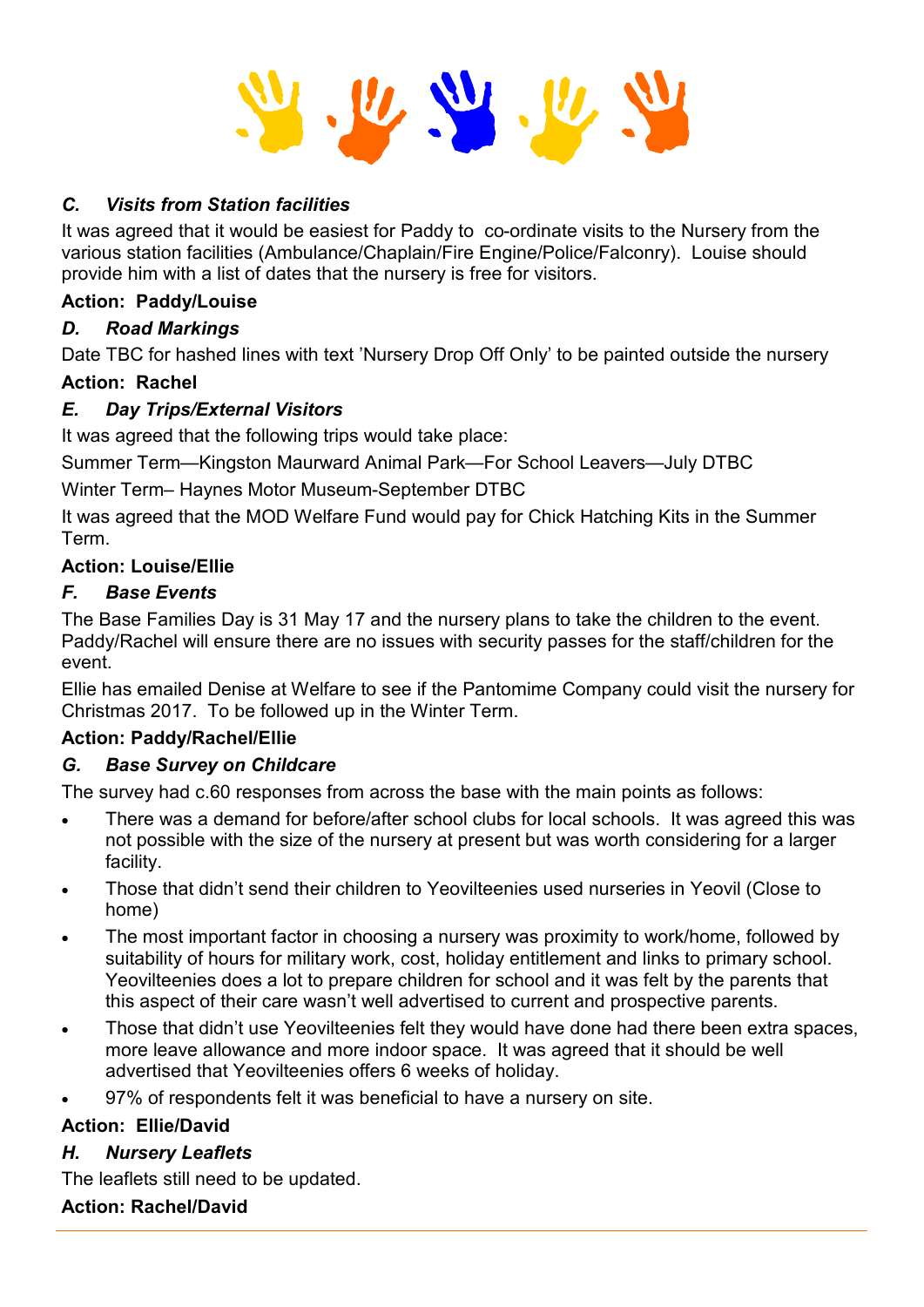# *I. PTA Funds*

PTA Funds and the MOD Welfare Grant have paid for Forest School Sessions commencing on 21/2.

# *J. MOD Welfare Fund*

David/Louise are to provide the balance of the Welfare Grant at all future meetings and David is to provide a forecast of spending on the 2017/2018 grant at the next meeting.

Ellie/Louise/David/Samantha will draw up an MOU discussing how the MOD Welfare Fund and PTA funds should be administered.

# **Action: David/Louise/Ellie**

# *K. Fundraising*

Pre-Loved Sale to be held on 5/2.

Rachel will continue to look into the Goldenball Scheme.

It was agreed that Louise should organize personalized tea-towels and Christmas Cards again in the Autumn Term and that the Christmas Card Company should be used this year. There was a request for non-Christmas themed tea-towels.

It was agreed that there should be a sponsored Toddle/Walk around Lytes Cary in the Summer Term and it was agreed this should be on a Friday PM after 1400 to encourage maximum participation from parents. Ellie to determine date.

It was agreed that a Christmas Raffle was a good idea but that planning and requests for prizes needed to start in September. To maximize participation the PTA will need to register with the Council (application will cover Goldenball Scheme and Raffle). It was mentioned that Safari Tots in Somerton may be willing to offer something for the Raffle/some form of sponsorship.

Details TBC of Yeovilteenies Stall at Families Day/Air Day.

Foreign Currency pot for the PTA still needs to be put into foyer.

# *Action: Louise/Rachel/Amy/Ellie*

# *L. Garden Update*

Plans to update the garden are on hold awaiting firm decision on expansion. The Nursery Boundary has been moved to encompass all ground within the curbstones. David is to get 3 quotes for moving the fence/building a wall to make the most of the new space.

# **Action: David**

# *M. PTA Set Up*

Parents of Yeovilteenies Facebook Page has been set up.

# **3. Treasury Update and Future Spending**

# *A. 2016/2017 Welfare Grant*

There is about £1000 left in the Welfare Grant for this FY. It was agreed that this should be spent on updating the Garden Toys.

Chairs and microwave are to be replaced through stores. Paddy will liaise with the Logistics Department to arrange.

# **Action: David/Paddy**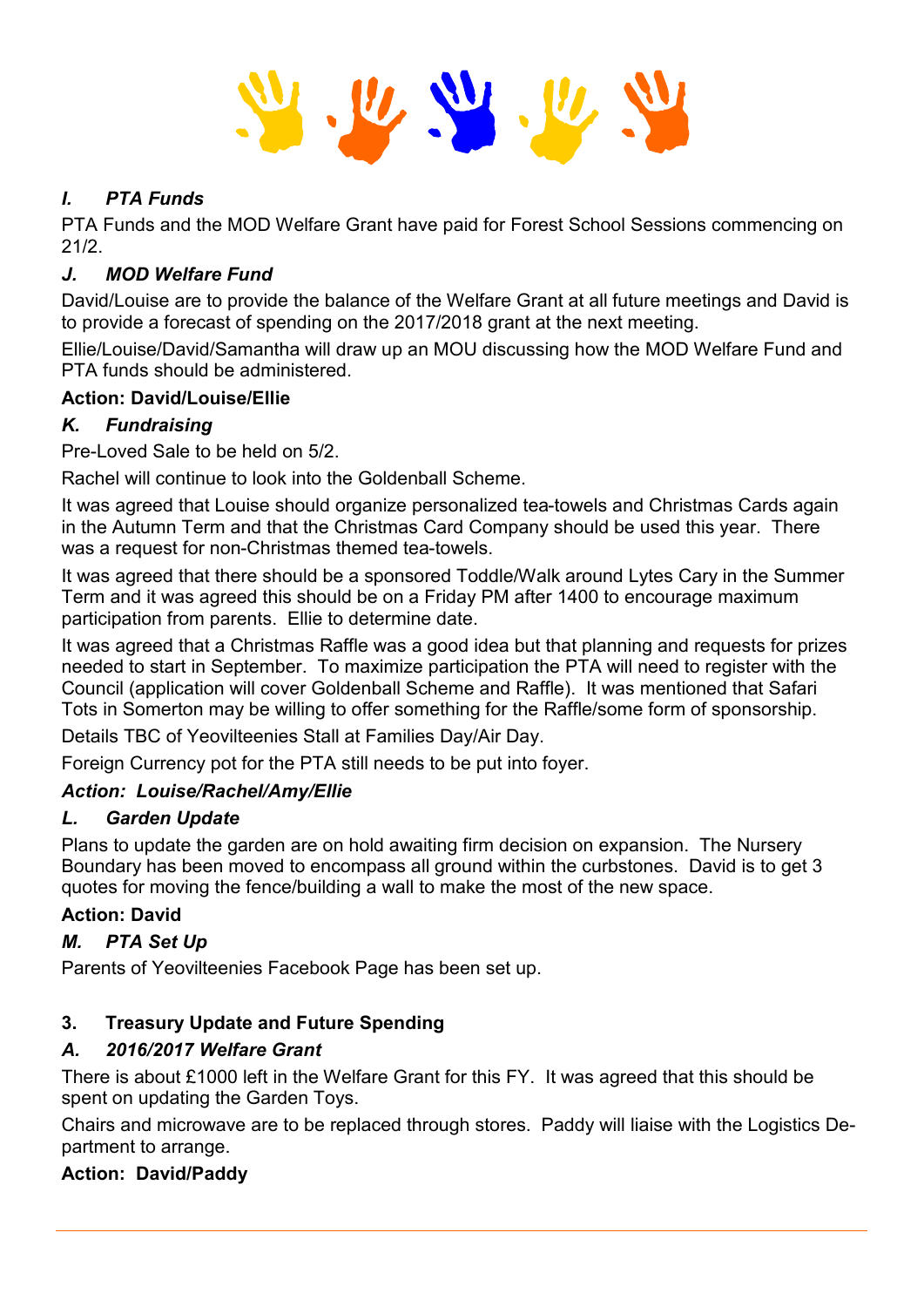

# **4. Nursery and Infrastructure Update**

# *A. Sign*

A new sign will be procured with the Armed Forces Covenant Logo on it.

# **Action: Ellie**

# *B. Door Lock*

David will investigate the possibility of making the inner door lockable so that parents do not have to wait outside in the rain.

# **Action: David**

# *C. Magazine Rack*

David will provide a magazine/leaflet rack for the Foyer for Louise/PTA to pass information on to parents.

# **Action: David**

# *D. Road*

Rachel will investigate whether it is possible to create a speed bump on the access road to the nursery.

Louise is to police the parking area outside nursery and to issue tickets as required. More tickets can be obtained from Paddy.

# **Action: Rachel/Louise/Paddy**

# **5. Nursery Expansion and Garden Update**

There remains no firm plan for an expansion, although it was discussed that it may be useful for a new extension to be 2 storeys to allow for storage space. Ellie will mention the expansion in the next newsletter.

# **Action: Ellie**

# **6. PTA Set Up**

It was agreed that the PTA should apply to have charitable status. **Action: Ellie**

# **7. Armed Forces Covenant**

The Nursery Owners are in the process of signing the Armed Forces Covenant.

# **Action: David/Samantha**

# **8. AOB**

# *A. Deployment Support Packs*

David agreed to look into Deployment Support Packs for children whose parents are deployed, modeled on the Little Troopers Packs.

# **Action: David**